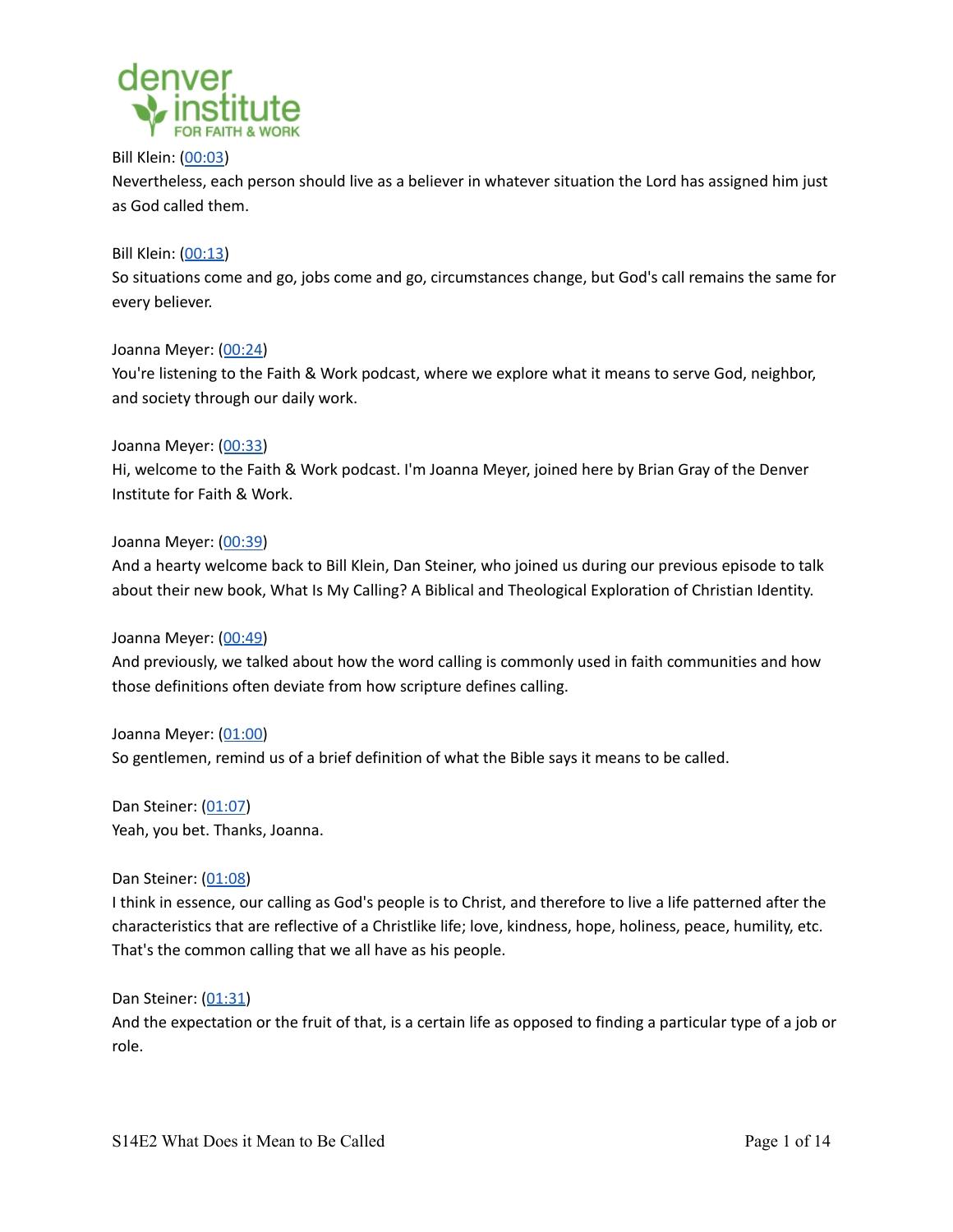

## Brian Gray: [\(01:41](https://www.rev.com/transcript-editor/Edit?token=YK2_bzo2Cj1uKcTnlsJisCzAT3r5G8j8dC2RcM11Xlc__DtZuqUBXcPuOx0AaV1D0jkbozO2xHH14DT8H5QKEz3Mdc4&loadFrom=PastedDeeplink&ts=101.46))

Okay. Compared to that, you talked last time in the podcast... I'd highly encourage folks, if you're jumping in on part two, there were just some really rich biblical foundations that we discussed in part one of the podcast in the previous week. Hit pause here, go back and listen to it, and jump back in with us.

# Brian Gray: [\(01:57](https://www.rev.com/transcript-editor/Edit?token=YK2_bzo2Cj1uKcTnlsJisCzAT3r5G8j8dC2RcM11Xlc__DtZuqUBXcPuOx0AaV1D0jkbozO2xHH14DT8H5QKEz3Mdc4&loadFrom=PastedDeeplink&ts=117.15))

But Dan and Bill, you talked about a number of categories of calling, that calling tends to be towards a specific task, or role, or job. People usually use it in a way that's very individualized. "My calling is personal to me." In that it can be pretty subjective. Can be like the ACE of spades. It's like a trump card that is hard to contest if the Lord has called or said you should do something.

# Brian Gray: [\(02:26](https://www.rev.com/transcript-editor/Edit?token=YK2_bzo2Cj1uKcTnlsJisCzAT3r5G8j8dC2RcM11Xlc__DtZuqUBXcPuOx0AaV1D0jkbozO2xHH14DT8H5QKEz3Mdc4&loadFrom=PastedDeeplink&ts=146.17))

And oftentimes, people experience frustration that calling can be hidden. It's something that has to be discovered out there.

## Brian Gray: [\(02:33](https://www.rev.com/transcript-editor/Edit?token=YK2_bzo2Cj1uKcTnlsJisCzAT3r5G8j8dC2RcM11Xlc__DtZuqUBXcPuOx0AaV1D0jkbozO2xHH14DT8H5QKEz3Mdc4&loadFrom=PastedDeeplink&ts=153.02))

So you talked about a number of different ways, and held over some of those and other examples over what Dan just described.

## Brian Gray: [\(02:40](https://www.rev.com/transcript-editor/Edit?token=YK2_bzo2Cj1uKcTnlsJisCzAT3r5G8j8dC2RcM11Xlc__DtZuqUBXcPuOx0AaV1D0jkbozO2xHH14DT8H5QKEz3Mdc4&loadFrom=PastedDeeplink&ts=160.07))

Dan, what I heard in your definition and from a previous conversation are two categories, our Christian identity, and my personal activity in the world.

Brian Gray: [\(02:51](https://www.rev.com/transcript-editor/Edit?token=YK2_bzo2Cj1uKcTnlsJisCzAT3r5G8j8dC2RcM11Xlc__DtZuqUBXcPuOx0AaV1D0jkbozO2xHH14DT8H5QKEz3Mdc4&loadFrom=PastedDeeplink&ts=171.51)) How would you say those two should relate to each other, if not through calling language on the latter?

#### Dan Steiner: ([02:59\)](https://www.rev.com/transcript-editor/Edit?token=YK2_bzo2Cj1uKcTnlsJisCzAT3r5G8j8dC2RcM11Xlc__DtZuqUBXcPuOx0AaV1D0jkbozO2xHH14DT8H5QKEz3Mdc4&loadFrom=PastedDeeplink&ts=179.64)

Absolutely. I think there's a tendency, as we talked about last time, doing something, activity, accomplishing, effectiveness. This is so much of what we're pushed towards by way of valuation of a person's worth and what they provide by value to an organization, or even society as a whole.

#### Dan Steiner: ([03:18\)](https://www.rev.com/transcript-editor/Edit?token=YK2_bzo2Cj1uKcTnlsJisCzAT3r5G8j8dC2RcM11Xlc__DtZuqUBXcPuOx0AaV1D0jkbozO2xHH14DT8H5QKEz3Mdc4&loadFrom=PastedDeeplink&ts=198.29)

It's so easy to place that as the leader in the dance, so to speak, between the relationship of those two.

#### Dan Steiner: ([03:25\)](https://www.rev.com/transcript-editor/Edit?token=YK2_bzo2Cj1uKcTnlsJisCzAT3r5G8j8dC2RcM11Xlc__DtZuqUBXcPuOx0AaV1D0jkbozO2xHH14DT8H5QKEz3Mdc4&loadFrom=PastedDeeplink&ts=205.17)

What we say is when you look at scripture and see that we're called to be a certain sort of a people, it doesn't mean that we aren't supposed to accomplish something. But what should lead that dance is who we are in Christ and the life that we live, the manner in which we live our life as we go about whatever the activity is and whatever the context of life that we find ourselves might be, which can include our work, but also expands far beyond the work that we might be doing for or not for pay.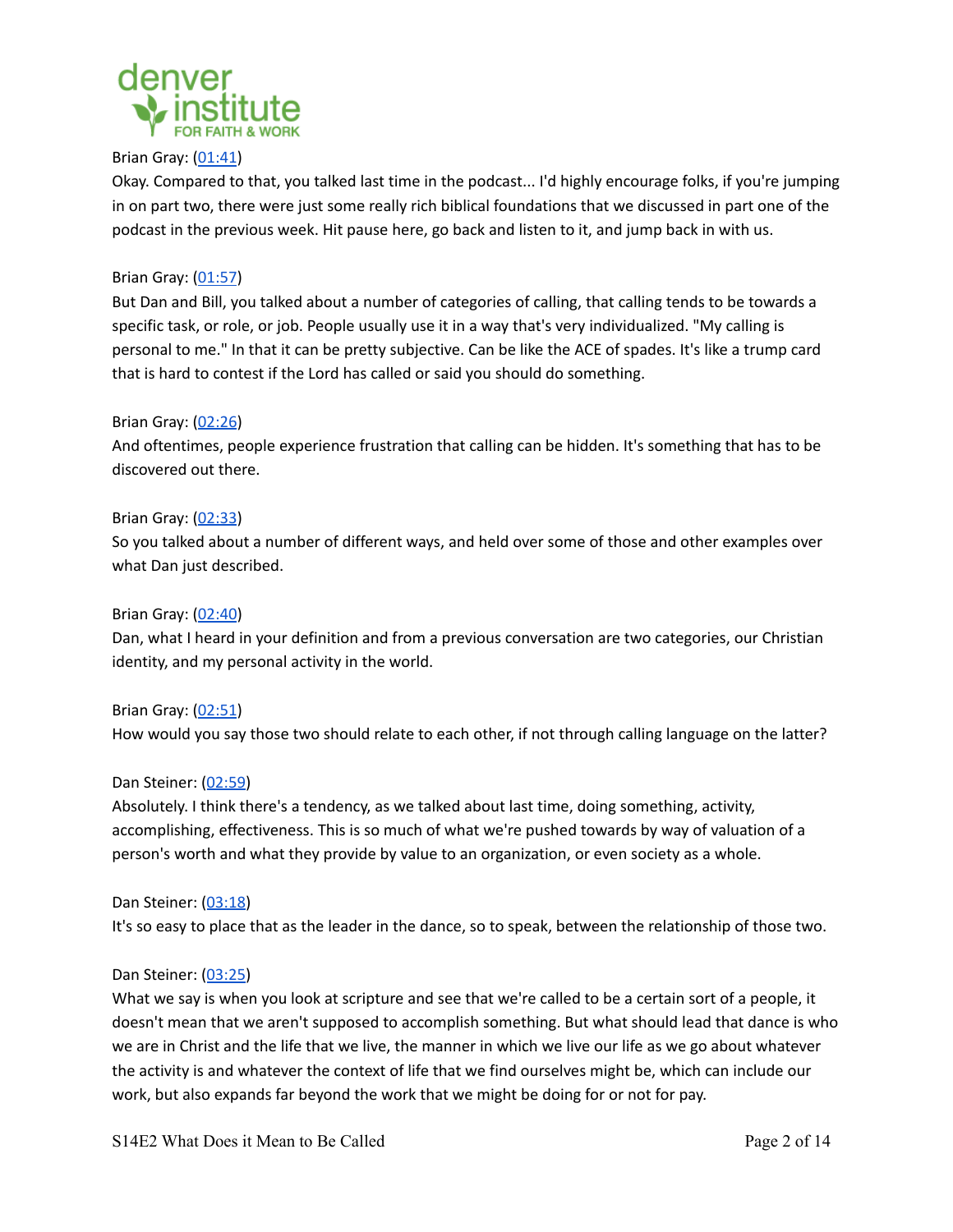

#### Dan Steiner: ([03:49\)](https://www.rev.com/transcript-editor/Edit?token=YK2_bzo2Cj1uKcTnlsJisCzAT3r5G8j8dC2RcM11Xlc__DtZuqUBXcPuOx0AaV1D0jkbozO2xHH14DT8H5QKEz3Mdc4&loadFrom=PastedDeeplink&ts=229.78)

So I think that's the way that I would frame the relationship between the two. They are related, but which one is leading the dance needs to be clarified.

Bill Klein: ([04:01](https://www.rev.com/transcript-editor/Edit?token=YK2_bzo2Cj1uKcTnlsJisCzAT3r5G8j8dC2RcM11Xlc__DtZuqUBXcPuOx0AaV1D0jkbozO2xHH14DT8H5QKEz3Mdc4&loadFrom=PastedDeeplink&ts=241.06)) Yeah, I think, just to briefly re-echo that, there's a direction. The being leads to doing.

## Bill Klein: ([04:10](https://www.rev.com/transcript-editor/Edit?token=YK2_bzo2Cj1uKcTnlsJisCzAT3r5G8j8dC2RcM11Xlc__DtZuqUBXcPuOx0AaV1D0jkbozO2xHH14DT8H5QKEz3Mdc4&loadFrom=PastedDeeplink&ts=250.34))

What you do doesn't determine who you are. Who you are, or what you do should flow out of who you are. And so what we're trying to stress, as we think the Bible does, that God has called Israel to be the people of God as a light to the nations.

Bill Klein: ([04:28](https://www.rev.com/transcript-editor/Edit?token=YK2_bzo2Cj1uKcTnlsJisCzAT3r5G8j8dC2RcM11Xlc__DtZuqUBXcPuOx0AaV1D0jkbozO2xHH14DT8H5QKEz3Mdc4&loadFrom=PastedDeeplink&ts=268.16)) God calls the church to be the body of Christ in the world, for the world, to redeem the world.

Bill Klein: ([04:35](https://www.rev.com/transcript-editor/Edit?token=YK2_bzo2Cj1uKcTnlsJisCzAT3r5G8j8dC2RcM11Xlc__DtZuqUBXcPuOx0AaV1D0jkbozO2xHH14DT8H5QKEz3Mdc4&loadFrom=PastedDeeplink&ts=275.86)) And so we find our identity in who we are.

Bill Klein: ([04:39](https://www.rev.com/transcript-editor/Edit?token=YK2_bzo2Cj1uKcTnlsJisCzAT3r5G8j8dC2RcM11Xlc__DtZuqUBXcPuOx0AaV1D0jkbozO2xHH14DT8H5QKEz3Mdc4&loadFrom=PastedDeeplink&ts=279.75)) And now who we are leads to loving God, loving our neighbor as ourselves, putting into practice what Jesus instructs in the Sermon on the Mount and etc.

Bill Klein: ([04:54](https://www.rev.com/transcript-editor/Edit?token=YK2_bzo2Cj1uKcTnlsJisCzAT3r5G8j8dC2RcM11Xlc__DtZuqUBXcPuOx0AaV1D0jkbozO2xHH14DT8H5QKEz3Mdc4&loadFrom=PastedDeeplink&ts=294.35)) All those things about doing are because of our identity and who we are, our being in Christ.

#### Joanna Meyer: ([05:05\)](https://www.rev.com/transcript-editor/Edit?token=YK2_bzo2Cj1uKcTnlsJisCzAT3r5G8j8dC2RcM11Xlc__DtZuqUBXcPuOx0AaV1D0jkbozO2xHH14DT8H5QKEz3Mdc4&loadFrom=PastedDeeplink&ts=305.38)

What's so challenging is what you're describing runs up into the practical reality. We need to figure out what would God have us do in the finer details.

# Joanna Meyer: ([05:16\)](https://www.rev.com/transcript-editor/Edit?token=YK2_bzo2Cj1uKcTnlsJisCzAT3r5G8j8dC2RcM11Xlc__DtZuqUBXcPuOx0AaV1D0jkbozO2xHH14DT8H5QKEz3Mdc4&loadFrom=PastedDeeplink&ts=316.2)

And I can think of an instance that happened today, where I was talking with a loved one about a book she was reading in which it was talking about the intimacy and vibrancy of life with the Holy Spirit. And one aspect of that life is that you will have the excitement of discovering God's assignment for you in that there's this sense of God has put you in a place and he wants you to do a certain thing.

#### Joanna Meyer: ([05:39\)](https://www.rev.com/transcript-editor/Edit?token=YK2_bzo2Cj1uKcTnlsJisCzAT3r5G8j8dC2RcM11Xlc__DtZuqUBXcPuOx0AaV1D0jkbozO2xHH14DT8H5QKEz3Mdc4&loadFrom=PastedDeeplink&ts=339.08)

And I realized that that type of thinking is so common for many people, including me, in our faith experience. And yet that may not be what you're describing what it means to be called.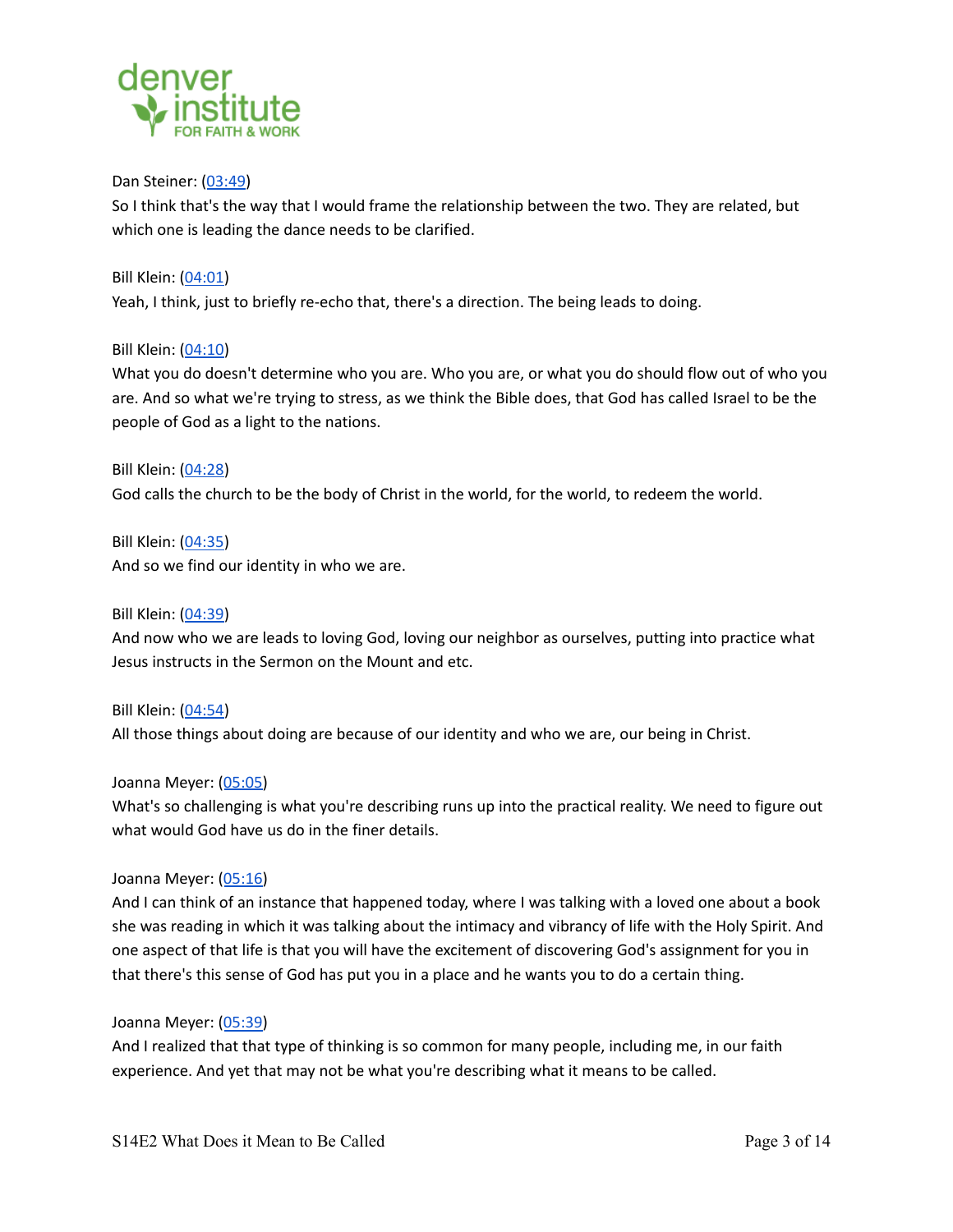

Joanna Meyer: ([05:50\)](https://www.rev.com/transcript-editor/Edit?token=YK2_bzo2Cj1uKcTnlsJisCzAT3r5G8j8dC2RcM11Xlc__DtZuqUBXcPuOx0AaV1D0jkbozO2xHH14DT8H5QKEz3Mdc4&loadFrom=PastedDeeplink&ts=350.62) How clearly does God lead modern day Christians to specific purposes? And does he really have an assignment for every believer?

Dan Steiner: ([05:59\)](https://www.rev.com/transcript-editor/Edit?token=YK2_bzo2Cj1uKcTnlsJisCzAT3r5G8j8dC2RcM11Xlc__DtZuqUBXcPuOx0AaV1D0jkbozO2xHH14DT8H5QKEz3Mdc4&loadFrom=PastedDeeplink&ts=359.86) Man, that's a loaded question, Joanna, in so many ways.

# Dan Steiner: ([06:03\)](https://www.rev.com/transcript-editor/Edit?token=YK2_bzo2Cj1uKcTnlsJisCzAT3r5G8j8dC2RcM11Xlc__DtZuqUBXcPuOx0AaV1D0jkbozO2xHH14DT8H5QKEz3Mdc4&loadFrom=PastedDeeplink&ts=363.83)

And what I'd like to do is just in fact go back to an old Testament passage that is so often quoted, or as I describe endearingly, is the most cross-stitched passage in the entire Bible, and that is Jeremiah 29:11 where God says to Israel, not to an individual, but he says to Israel, "I know the plans I have for you to prosper you."

# Dan Steiner: ([06:24\)](https://www.rev.com/transcript-editor/Edit?token=YK2_bzo2Cj1uKcTnlsJisCzAT3r5G8j8dC2RcM11Xlc__DtZuqUBXcPuOx0AaV1D0jkbozO2xHH14DT8H5QKEz3Mdc4&loadFrom=PastedDeeplink&ts=384.43)

And I think Bible Gateway came out a few years ago and said that was the second most referenced or researched passage on their website, second only to John 3:16.

## Dan Steiner: ([06:33\)](https://www.rev.com/transcript-editor/Edit?token=YK2_bzo2Cj1uKcTnlsJisCzAT3r5G8j8dC2RcM11Xlc__DtZuqUBXcPuOx0AaV1D0jkbozO2xHH14DT8H5QKEz3Mdc4&loadFrom=PastedDeeplink&ts=393.1)

And I think that idea resonates with so many. They want to know that God is for them.

# Dan Steiner: ([06:38\)](https://www.rev.com/transcript-editor/Edit?token=YK2_bzo2Cj1uKcTnlsJisCzAT3r5G8j8dC2RcM11Xlc__DtZuqUBXcPuOx0AaV1D0jkbozO2xHH14DT8H5QKEz3Mdc4&loadFrom=PastedDeeplink&ts=398.08)

But what's interesting is if you go back to the first part of that chapter, where does the prophecy, so to speak, or the message for God's people begin?

# Dan Steiner: ([06:46\)](https://www.rev.com/transcript-editor/Edit?token=YK2_bzo2Cj1uKcTnlsJisCzAT3r5G8j8dC2RcM11Xlc__DtZuqUBXcPuOx0AaV1D0jkbozO2xHH14DT8H5QKEz3Mdc4&loadFrom=PastedDeeplink&ts=406.46)

It's, "You are in not your homeland, but you're in a foreign land. You're being stubborn and refusing to do that which I've commanded you to do, and that is to represent me wherever you go as my image bearers. Simply settle own, make gardens, and build homes, and have babies, and live your life. It's in the most ordinary and mundane spaces that I want you to be faithful. I'll take care of the rest, but would you just settle down and be faithful in the most mundane and ordinary? "

# Dan Steiner: ([07:11\)](https://www.rev.com/transcript-editor/Edit?token=YK2_bzo2Cj1uKcTnlsJisCzAT3r5G8j8dC2RcM11Xlc__DtZuqUBXcPuOx0AaV1D0jkbozO2xHH14DT8H5QKEz3Mdc4&loadFrom=PastedDeeplink&ts=431.8)

And I think for us culturally, it's hard for us to accept that as truth. That is God's rubric, in essence, of faithfulness. Are you going to settle down and be faithful in the ordinary and the mundane spaces of life, as opposed to trying to pursue the grand and something that is big and is going to make waves or headlines somewhere?

# Dan Steiner: ([07:31\)](https://www.rev.com/transcript-editor/Edit?token=YK2_bzo2Cj1uKcTnlsJisCzAT3r5G8j8dC2RcM11Xlc__DtZuqUBXcPuOx0AaV1D0jkbozO2xHH14DT8H5QKEz3Mdc4&loadFrom=PastedDeeplink&ts=451.22)

And so I think that's the message that we really need to sit with individually and corporately. Can we accept that that is, perhaps, simply all that God is asking of us as it pertains to faithfulness?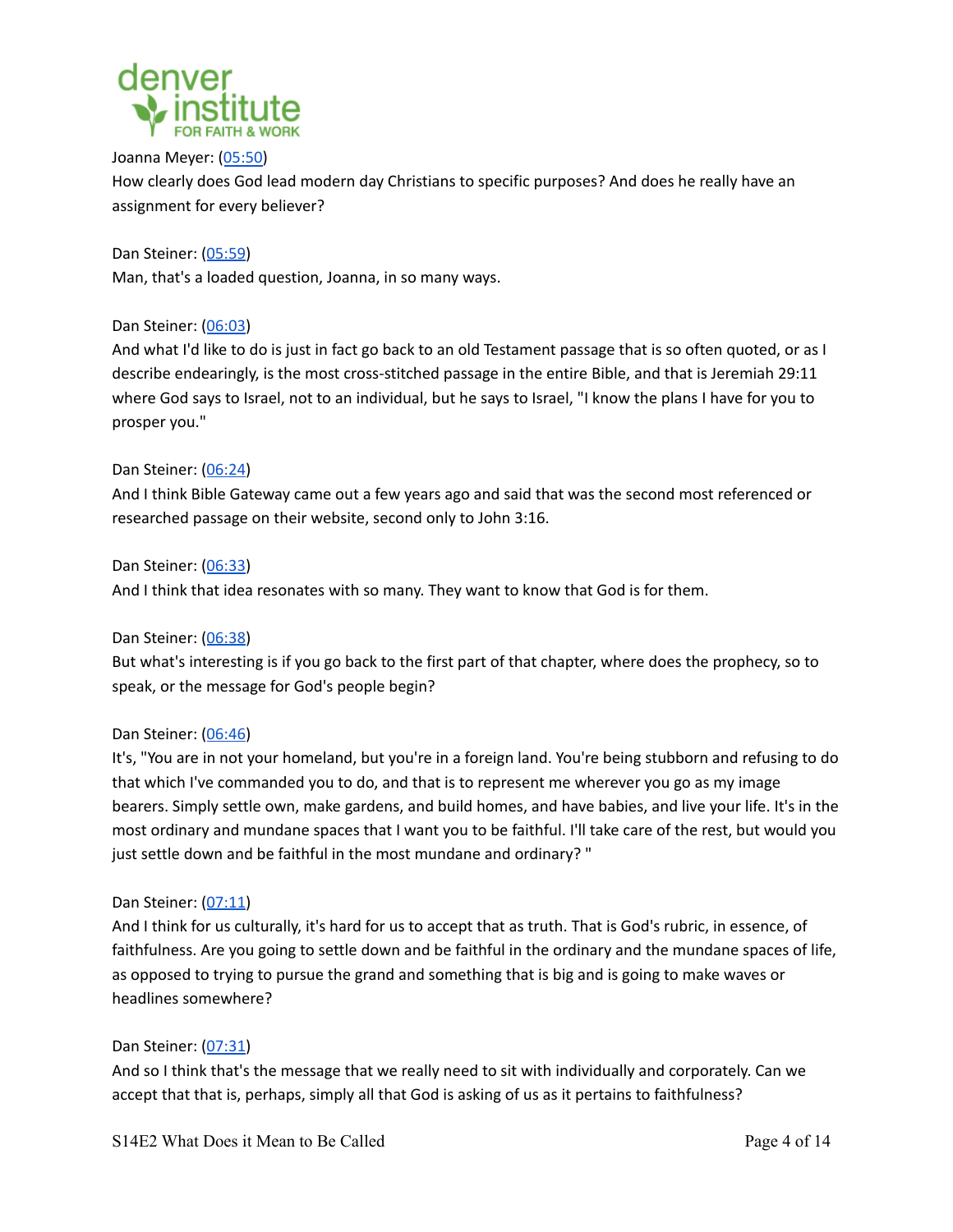

#### Dan Steiner: ([07:42\)](https://www.rev.com/transcript-editor/Edit?token=YK2_bzo2Cj1uKcTnlsJisCzAT3r5G8j8dC2RcM11Xlc__DtZuqUBXcPuOx0AaV1D0jkbozO2xHH14DT8H5QKEz3Mdc4&loadFrom=PastedDeeplink&ts=462.91)

Can we sit with that as opposed to pursue the grand plan or even believe that's even possible, as opposed to sitting with the mundane and ordinary and saying, "How can I be faithful? How can we be faithful in these spaces?"

## Bill Klein: ([07:55](https://www.rev.com/transcript-editor/Edit?token=YK2_bzo2Cj1uKcTnlsJisCzAT3r5G8j8dC2RcM11Xlc__DtZuqUBXcPuOx0AaV1D0jkbozO2xHH14DT8H5QKEz3Mdc4&loadFrom=PastedDeeplink&ts=475.73))

Well, also Joanna your comment need not be dismissed completely. There's a sense in which a person can find fulfillment, satisfaction, joy in a specific endeavor. But it's when we put the language that God has picked that one out for you and if you miss it, or you neglect it, or you don't find it, then you've missed something significant or crucial. Then a person is in a situation which is untenable.

## Bill Klein: ([08:34](https://www.rev.com/transcript-editor/Edit?token=YK2_bzo2Cj1uKcTnlsJisCzAT3r5G8j8dC2RcM11Xlc__DtZuqUBXcPuOx0AaV1D0jkbozO2xHH14DT8H5QKEz3Mdc4&loadFrom=PastedDeeplink&ts=514.85))

And this is made even worse because many of us hear these triumphal stories of people who Lord God's calling in their lives that led them to accomplish great things and to have personal fulfillment.

## Bill Klein: ([08:52](https://www.rev.com/transcript-editor/Edit?token=YK2_bzo2Cj1uKcTnlsJisCzAT3r5G8j8dC2RcM11Xlc__DtZuqUBXcPuOx0AaV1D0jkbozO2xHH14DT8H5QKEz3Mdc4&loadFrom=PastedDeeplink&ts=532.24))

And many popular books talk about it. If you find that place where God has called you, your life will take on new and expansive meanings. And if you haven't had that experience, or if you never find that place, then are you a second class Christian, or do you just keep searching, or what are you to do?

Bill Klein: ([09:20](https://www.rev.com/transcript-editor/Edit?token=YK2_bzo2Cj1uKcTnlsJisCzAT3r5G8j8dC2RcM11Xlc__DtZuqUBXcPuOx0AaV1D0jkbozO2xHH14DT8H5QKEz3Mdc4&loadFrom=PastedDeeplink&ts=560.37)) There's no future in that. There's no outcome that's life giving.

# Brian Gray: [\(09:26](https://www.rev.com/transcript-editor/Edit?token=YK2_bzo2Cj1uKcTnlsJisCzAT3r5G8j8dC2RcM11Xlc__DtZuqUBXcPuOx0AaV1D0jkbozO2xHH14DT8H5QKEz3Mdc4&loadFrom=PastedDeeplink&ts=566.54))

So Dan and Bill, as I'm listening, I'm imagining many Christians who have had experiences in a context of group or personal discernment for aspects of their life where they've sensed that God is leading them towards a specific end. Maybe it's a specific place, maybe it's to do something specific.

#### Brian Gray: [\(09:50](https://www.rev.com/transcript-editor/Edit?token=YK2_bzo2Cj1uKcTnlsJisCzAT3r5G8j8dC2RcM11Xlc__DtZuqUBXcPuOx0AaV1D0jkbozO2xHH14DT8H5QKEz3Mdc4&loadFrom=PastedDeeplink&ts=590.81))

How would you differentiate discernment in this type of manner? Is that normative? Do you believe that still happens for people if that is not equated to the idea of calling as we're unfolding it here?

#### Dan Steiner: ([10:05\)](https://www.rev.com/transcript-editor/Edit?token=YK2_bzo2Cj1uKcTnlsJisCzAT3r5G8j8dC2RcM11Xlc__DtZuqUBXcPuOx0AaV1D0jkbozO2xHH14DT8H5QKEz3Mdc4&loadFrom=PastedDeeplink&ts=605.34)

Absolutely. Yeah, no. I think that's a really important question to put on the table, Brian, and as I worked with seminary students and taught on this topic, I would have to qualify in a classroom and acknowledge that there are students in this classroom that have a specific story instance, burning bush type moment that they can point to as to why they are pursuing seminary or the occupation that seminary is going to lead to.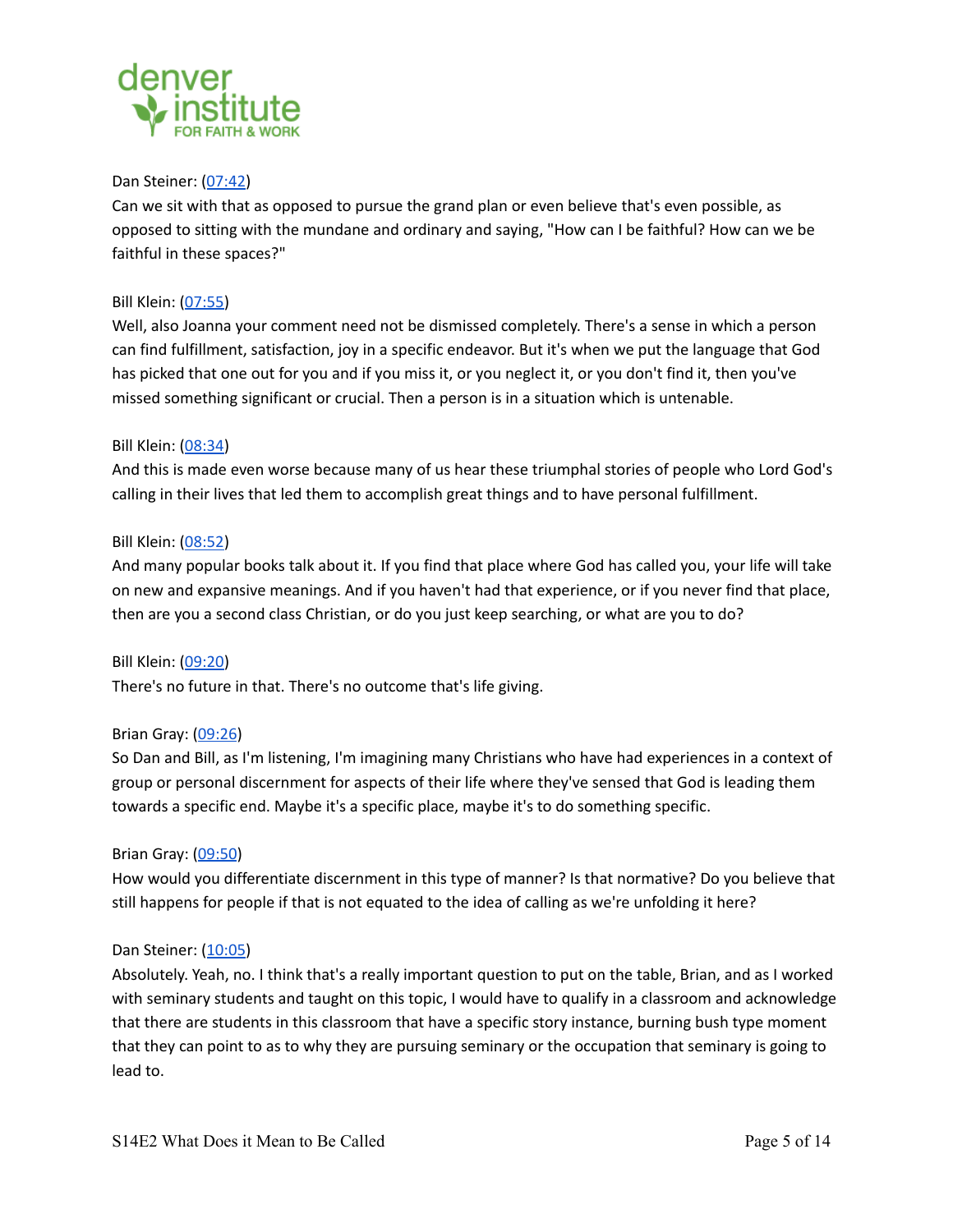

## Dan Steiner: ([10:30\)](https://www.rev.com/transcript-editor/Edit?token=YK2_bzo2Cj1uKcTnlsJisCzAT3r5G8j8dC2RcM11Xlc__DtZuqUBXcPuOx0AaV1D0jkbozO2xHH14DT8H5QKEz3Mdc4&loadFrom=PastedDeeplink&ts=630.99)

And at the same time sitting in that same classroom, there are also students who simply have discerned or desired to be theologically educated, either as a pastor, or as a flight instructor, or as a nuclear engineer for the United States Navy, or other students that I've been around who never had a life altering specific moment in which they had clarity about going to seminary pursuing a particular job.

#### Dan Steiner: ([10:54\)](https://www.rev.com/transcript-editor/Edit?token=YK2_bzo2Cj1uKcTnlsJisCzAT3r5G8j8dC2RcM11Xlc__DtZuqUBXcPuOx0AaV1D0jkbozO2xHH14DT8H5QKEz3Mdc4&loadFrom=PastedDeeplink&ts=654.04)

So this experience or reality is so broad. Yes, does God still appoint, or open doors and help us see that there is something specific in front of us? Absolutely.

## Dan Steiner: ([11:06\)](https://www.rev.com/transcript-editor/Edit?token=YK2_bzo2Cj1uKcTnlsJisCzAT3r5G8j8dC2RcM11Xlc__DtZuqUBXcPuOx0AaV1D0jkbozO2xHH14DT8H5QKEz3Mdc4&loadFrom=PastedDeeplink&ts=666.92)

But back to what Bill talked about in our first conversation together last time, is that normative? I don't believe it is, and I think we have to be really careful that we don't unintentionally build out a normative expectation for all people that God is going to ordain them, or call them to a particular job, task, or role.

## Dan Steiner: ([11:25\)](https://www.rev.com/transcript-editor/Edit?token=YK2_bzo2Cj1uKcTnlsJisCzAT3r5G8j8dC2RcM11Xlc__DtZuqUBXcPuOx0AaV1D0jkbozO2xHH14DT8H5QKEz3Mdc4&loadFrom=PastedDeeplink&ts=685.01)

And with that, I would say we might want to sit with other stories in scripture that don't get air time, so to speak, with the calling conversation.

## Dan Steiner: ([11:33\)](https://www.rev.com/transcript-editor/Edit?token=YK2_bzo2Cj1uKcTnlsJisCzAT3r5G8j8dC2RcM11Xlc__DtZuqUBXcPuOx0AaV1D0jkbozO2xHH14DT8H5QKEz3Mdc4&loadFrom=PastedDeeplink&ts=693.98)

What about someone like Esther, the one book in the Bible where God's name is not specifically mentioned, yet it's obvious that God was working behind the scenes when we look through the rear view mirror of what was going on.

#### Dan Steiner: ([11:44\)](https://www.rev.com/transcript-editor/Edit?token=YK2_bzo2Cj1uKcTnlsJisCzAT3r5G8j8dC2RcM11Xlc__DtZuqUBXcPuOx0AaV1D0jkbozO2xHH14DT8H5QKEz3Mdc4&loadFrom=PastedDeeplink&ts=704.07)

But she was simply utilized at such a time as that, and what did it look like for her to be faithful? She wasn't seeking out a divine appointment.

#### Dan Steiner: ([11:51\)](https://www.rev.com/transcript-editor/Edit?token=YK2_bzo2Cj1uKcTnlsJisCzAT3r5G8j8dC2RcM11Xlc__DtZuqUBXcPuOx0AaV1D0jkbozO2xHH14DT8H5QKEz3Mdc4&loadFrom=PastedDeeplink&ts=711.38)

Or someone like Rahab who discerned in a moment what's the right thing to do here with these people, and she ends up in the genealogy of Jesus.

#### Dan Steiner: ([11:59\)](https://www.rev.com/transcript-editor/Edit?token=YK2_bzo2Cj1uKcTnlsJisCzAT3r5G8j8dC2RcM11Xlc__DtZuqUBXcPuOx0AaV1D0jkbozO2xHH14DT8H5QKEz3Mdc4&loadFrom=PastedDeeplink&ts=719.46)

They weren't searching for some calling. They were in a particular moment and discerned what was right to do. So I think we've got to be able to hold space for both and not lift up either as the only way in which we can determine or decide or discern a faith way forward.

#### Bill Klein: ([12:15](https://www.rev.com/transcript-editor/Edit?token=YK2_bzo2Cj1uKcTnlsJisCzAT3r5G8j8dC2RcM11Xlc__DtZuqUBXcPuOx0AaV1D0jkbozO2xHH14DT8H5QKEz3Mdc4&loadFrom=PastedDeeplink&ts=735.49))

Right. And I would just underscore that many of the incidents in the Bible that are so significant, and often the ones that are highlighted when people are talking about calling are the exceptions, not the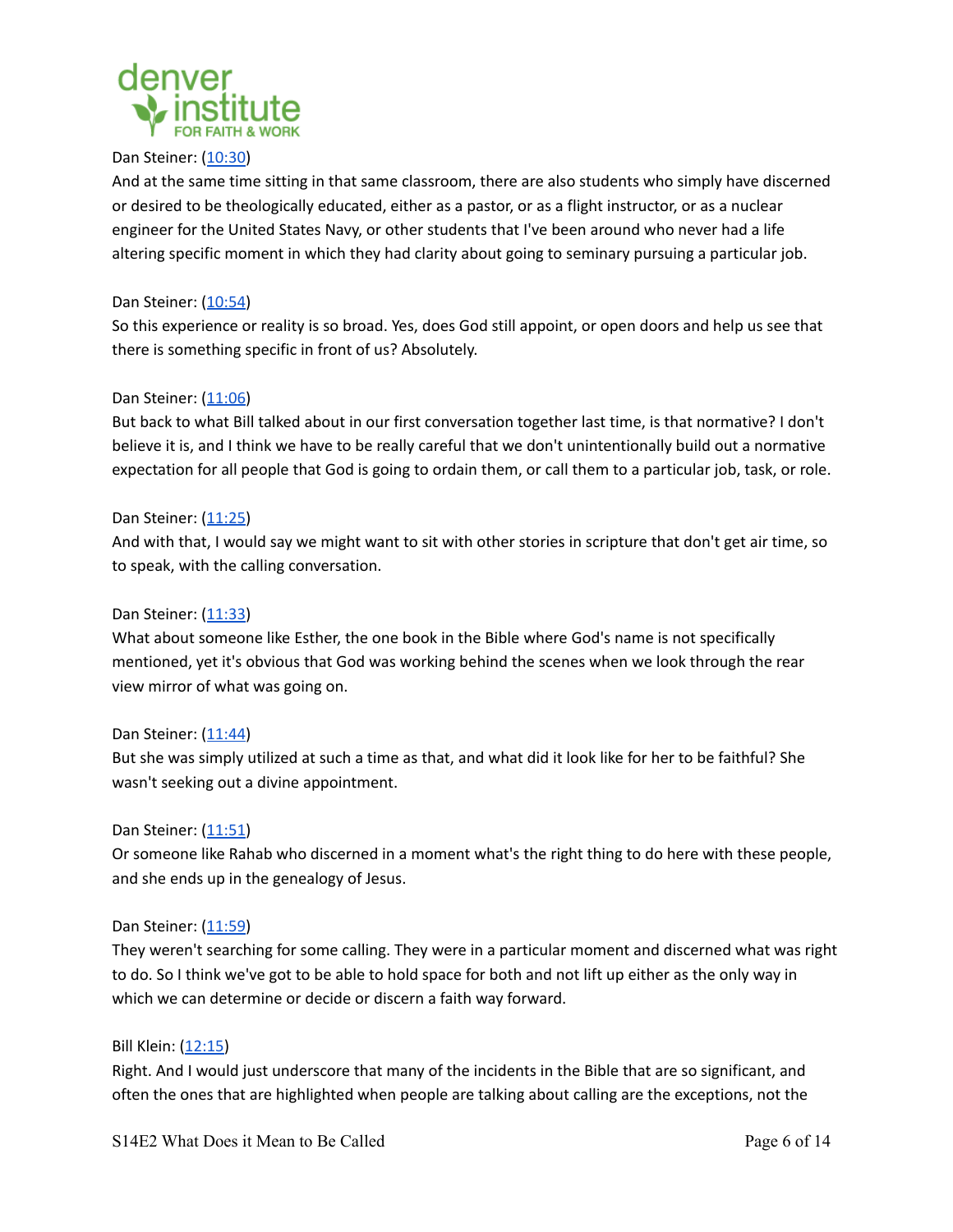

rule. And that's why they make it into the Bible in some senses, because these are the spectacular times when God does a unique thing. So it's wrong for us to take a unique circumstance like a burning bush, or a vision in the night, or a dream and then say, "That's normative."

# Bill Klein: ([12:51](https://www.rev.com/transcript-editor/Edit?token=YK2_bzo2Cj1uKcTnlsJisCzAT3r5G8j8dC2RcM11Xlc__DtZuqUBXcPuOx0AaV1D0jkbozO2xHH14DT8H5QKEz3Mdc4&loadFrom=PastedDeeplink&ts=771.58))

That may be very well be the exception. What about all the other people, all the other Christians, all the other church members who are going through their lives and never have anything like that?

#### Bill Klein: ([13:01](https://www.rev.com/transcript-editor/Edit?token=YK2_bzo2Cj1uKcTnlsJisCzAT3r5G8j8dC2RcM11Xlc__DtZuqUBXcPuOx0AaV1D0jkbozO2xHH14DT8H5QKEz3Mdc4&loadFrom=PastedDeeplink&ts=781.82))

Well, that's what's normative, and most of the time, what we have to use is our sanctified common sense led by the Holy Spirit, using our gifts, our aspirations, our experiences, our circumstances, our age, all those different things to discern what is the right course of action.

Bill Klein: ([13:22](https://www.rev.com/transcript-editor/Edit?token=YK2_bzo2Cj1uKcTnlsJisCzAT3r5G8j8dC2RcM11Xlc__DtZuqUBXcPuOx0AaV1D0jkbozO2xHH14DT8H5QKEz3Mdc4&loadFrom=PastedDeeplink&ts=802.8))

And that's what we do as faithful Christians. Not sit around waiting for a calling.

## Brian Gray: [\(13:28](https://www.rev.com/transcript-editor/Edit?token=YK2_bzo2Cj1uKcTnlsJisCzAT3r5G8j8dC2RcM11Xlc__DtZuqUBXcPuOx0AaV1D0jkbozO2xHH14DT8H5QKEz3Mdc4&loadFrom=PastedDeeplink&ts=808.2))

Bill, since about 15 years ago and studying Ephesians with you, I've picked up this little phrase that came out of that time regarding what you've just said.

#### Brian Gray: [\(13:37](https://www.rev.com/transcript-editor/Edit?token=YK2_bzo2Cj1uKcTnlsJisCzAT3r5G8j8dC2RcM11Xlc__DtZuqUBXcPuOx0AaV1D0jkbozO2xHH14DT8H5QKEz3Mdc4&loadFrom=PastedDeeplink&ts=817.39))

"But are you Paul, or are you the Ephesians?" I'm pretty comfortable being the Ephesians. And so it's just this categories of what the Bible describes versus prescribes, what is normative versus not are really helpful for us to hold onto and have our sense of value and identity rooted in who we are in Christ, as opposed to those things which feel more special, perhaps more heightened, more fantastic. There can be freedom from that for people.

Bill Klein: ([14:11](https://www.rev.com/transcript-editor/Edit?token=YK2_bzo2Cj1uKcTnlsJisCzAT3r5G8j8dC2RcM11Xlc__DtZuqUBXcPuOx0AaV1D0jkbozO2xHH14DT8H5QKEz3Mdc4&loadFrom=PastedDeeplink&ts=851.72)) Exactly. I'm glad you were listening in class, Brian. That's good.

Brian Gray: [\(14:18](https://www.rev.com/transcript-editor/Edit?token=YK2_bzo2Cj1uKcTnlsJisCzAT3r5G8j8dC2RcM11Xlc__DtZuqUBXcPuOx0AaV1D0jkbozO2xHH14DT8H5QKEz3Mdc4&loadFrom=PastedDeeplink&ts=858.48)) I think I got an A, but I think the greater was really soft.

#### Brian Gray: [\(14:25](https://www.rev.com/transcript-editor/Edit?token=YK2_bzo2Cj1uKcTnlsJisCzAT3r5G8j8dC2RcM11Xlc__DtZuqUBXcPuOx0AaV1D0jkbozO2xHH14DT8H5QKEz3Mdc4&loadFrom=PastedDeeplink&ts=865.35))

Dan, I want to ask a practical question based on some of the work that you've been doing. You've done some professional coaching and you've worked with people who are wrestling with issues of direction in their life professionally.

Brian Gray: [\(14:37](https://www.rev.com/transcript-editor/Edit?token=YK2_bzo2Cj1uKcTnlsJisCzAT3r5G8j8dC2RcM11Xlc__DtZuqUBXcPuOx0AaV1D0jkbozO2xHH14DT8H5QKEz3Mdc4&loadFrom=PastedDeeplink&ts=877.22))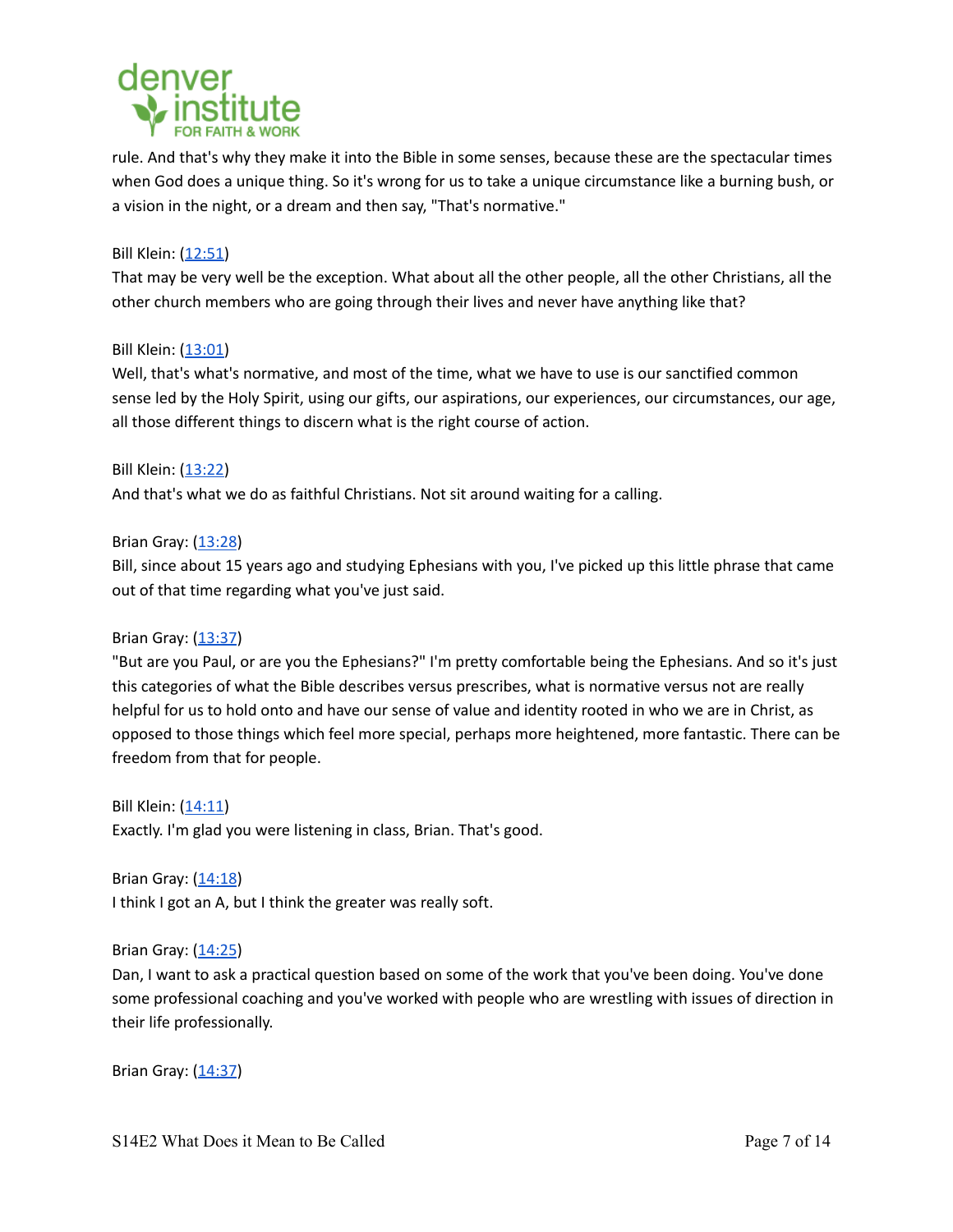

And this is a part of a multimillion dollar industry that's been expanding. How do these ideas of calling as our identity, versus stewarding our activity in the world, if you will, my language, how does that jibe with this huge trend we see culturally, Christians and non, around discover your strengths and act upon them? What comments would you make there?

## Dan Steiner: ([15:02\)](https://www.rev.com/transcript-editor/Edit?token=YK2_bzo2Cj1uKcTnlsJisCzAT3r5G8j8dC2RcM11Xlc__DtZuqUBXcPuOx0AaV1D0jkbozO2xHH14DT8H5QKEz3Mdc4&loadFrom=PastedDeeplink&ts=902.5)

Yeah, I think that's a really helpful question, Brian. And I go back to some things that we talked about just a moment ago regarding the doing and the being.

Dan Steiner: ([15:11\)](https://www.rev.com/transcript-editor/Edit?token=YK2_bzo2Cj1uKcTnlsJisCzAT3r5G8j8dC2RcM11Xlc__DtZuqUBXcPuOx0AaV1D0jkbozO2xHH14DT8H5QKEz3Mdc4&loadFrom=PastedDeeplink&ts=911.97) "Which of those is leading the dance," I think is how I put it.

## Dan Steiner: ([15:15\)](https://www.rev.com/transcript-editor/Edit?token=YK2_bzo2Cj1uKcTnlsJisCzAT3r5G8j8dC2RcM11Xlc__DtZuqUBXcPuOx0AaV1D0jkbozO2xHH14DT8H5QKEz3Mdc4&loadFrom=PastedDeeplink&ts=915.11)

When it comes to discovering your strengths or developing your strengths, talents, abilities, and so forth, I think that's absolutely imperative for all people, especially in a time in which jobs are changing. You have to work in a new space. You're all of a sudden taking on a role that you weren't hired for, but now you're all, of a sudden, having to oversee a type of a project or manage something that you don't have education for whatever else it is.

## Dan Steiner: ([15:38\)](https://www.rev.com/transcript-editor/Edit?token=YK2_bzo2Cj1uKcTnlsJisCzAT3r5G8j8dC2RcM11Xlc__DtZuqUBXcPuOx0AaV1D0jkbozO2xHH14DT8H5QKEz3Mdc4&loadFrom=PastedDeeplink&ts=938.77)

Yeah. We need to develop these skills. We need to be competent, but competency and character, competency and this identity in Christ reality, shouldn't be fully divorced from one another.

#### Dan Steiner: ([15:50\)](https://www.rev.com/transcript-editor/Edit?token=YK2_bzo2Cj1uKcTnlsJisCzAT3r5G8j8dC2RcM11Xlc__DtZuqUBXcPuOx0AaV1D0jkbozO2xHH14DT8H5QKEz3Mdc4&loadFrom=PastedDeeplink&ts=950.13)

And in my coaching, what's interesting is oftentimes, it's work-related competencies that become the starting points of my conversation, my work with a client, but inevitably, we end up talking about and focusing on what we might call the softer skills, the assertiveness and confidence. Those are two soft skills that I end up working with people on more than anything else.

#### Dan Steiner: ([16:11\)](https://www.rev.com/transcript-editor/Edit?token=YK2_bzo2Cj1uKcTnlsJisCzAT3r5G8j8dC2RcM11Xlc__DtZuqUBXcPuOx0AaV1D0jkbozO2xHH14DT8H5QKEz3Mdc4&loadFrom=PastedDeeplink&ts=971.85)

What interesting too is when you read recent leadership literature, empathy is now being lifted up as the number one skill that managers and leaders must have within the workplace in order to keep employees around. This great resignation that we hear talked about, three to four million people leaving their jobs every month, and most often people don't leave a job because they don't like the job. They leave their boss, or they to leave a culture within an organization.

#### Dan Steiner: ([16:34\)](https://www.rev.com/transcript-editor/Edit?token=YK2_bzo2Cj1uKcTnlsJisCzAT3r5G8j8dC2RcM11Xlc__DtZuqUBXcPuOx0AaV1D0jkbozO2xHH14DT8H5QKEz3Mdc4&loadFrom=PastedDeeplink&ts=994.53)

And so we're, all of a sudden, now collectively recognizing the importance of what it means to be a certain sort of leader, not just expect certain types of tasks to be done, or bottom lines to be raised, and so forth.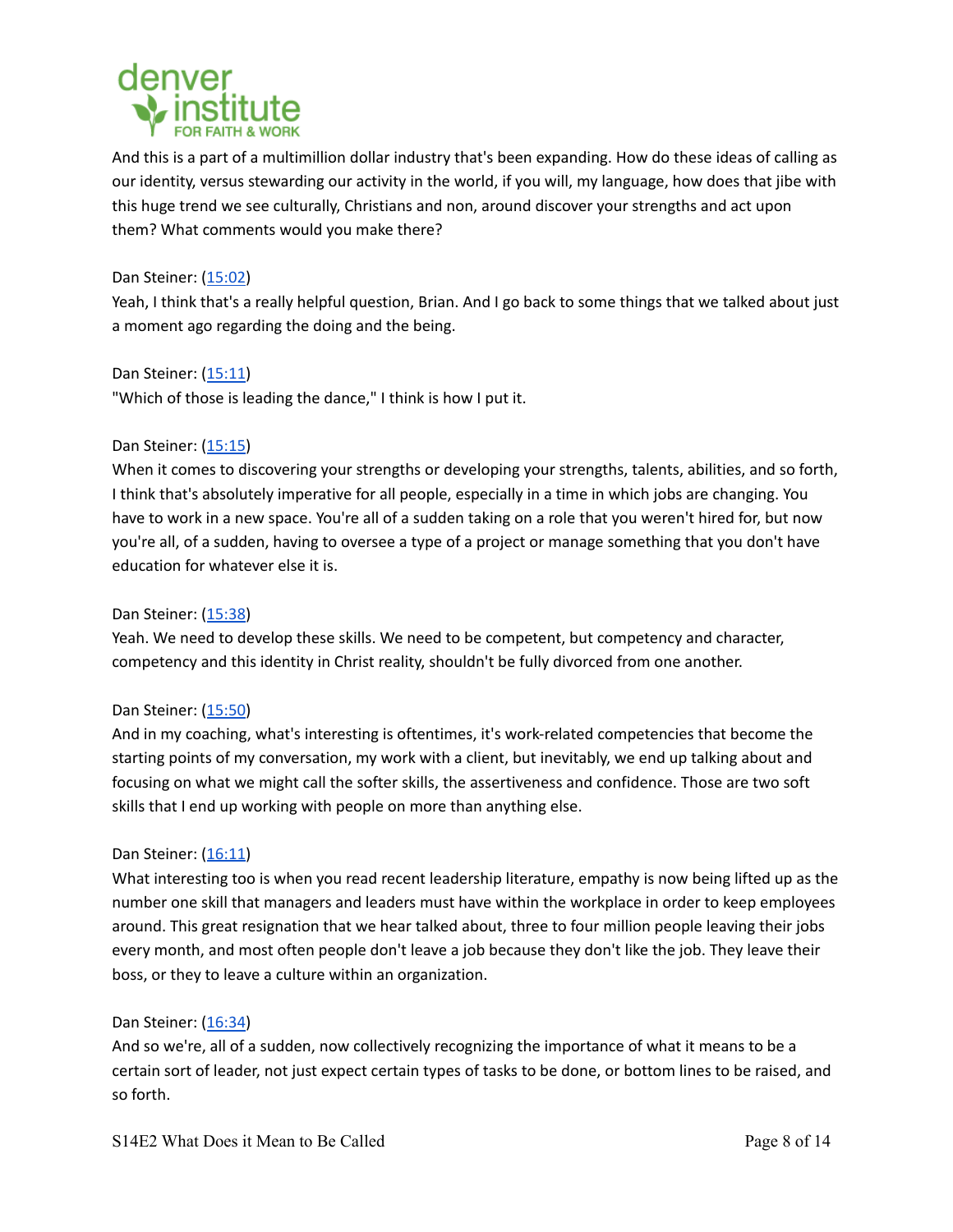

#### Dan Steiner: ([16:46\)](https://www.rev.com/transcript-editor/Edit?token=YK2_bzo2Cj1uKcTnlsJisCzAT3r5G8j8dC2RcM11Xlc__DtZuqUBXcPuOx0AaV1D0jkbozO2xHH14DT8H5QKEz3Mdc4&loadFrom=PastedDeeplink&ts=1006.76)

So, we need to be completely confident. We need to grow these strengths and these abilities, but that conversation cannot. I would say it's should not be divorced from the conversation of who we are and what we bring to the table by way of, "What sort of a worker am I as I'm interpersonally relating to my clients, my customers, my colleagues, those that are above me below me, etc?" That's what matters.

## Dan Steiner: ([17:08\)](https://www.rev.com/transcript-editor/Edit?token=YK2_bzo2Cj1uKcTnlsJisCzAT3r5G8j8dC2RcM11Xlc__DtZuqUBXcPuOx0AaV1D0jkbozO2xHH14DT8H5QKEz3Mdc4&loadFrom=PastedDeeplink&ts=1028.71)

The world is recognizing that. Are we as God's people and those in the church having these same conversations and asking, "Does who I am, does who we are matter more than what we do?" But again, not divorcing that from growing in competency, and effectiveness, and quality, and so forth.

## Bill Klein: ([17:27](https://www.rev.com/transcript-editor/Edit?token=YK2_bzo2Cj1uKcTnlsJisCzAT3r5G8j8dC2RcM11Xlc__DtZuqUBXcPuOx0AaV1D0jkbozO2xHH14DT8H5QKEz3Mdc4&loadFrom=PastedDeeplink&ts=1047.98))

Yeah. I think Paul's counsel in 1 Corinthians 7 is very appropriate at this point where he says, "Nevertheless, each person should live as a believer in whatever situation the Lord has assigned him, just as God called them."

## Bill Klein: ([17:47](https://www.rev.com/transcript-editor/Edit?token=YK2_bzo2Cj1uKcTnlsJisCzAT3r5G8j8dC2RcM11Xlc__DtZuqUBXcPuOx0AaV1D0jkbozO2xHH14DT8H5QKEz3Mdc4&loadFrom=PastedDeeplink&ts=1067.05))

So situations come and go, jobs come and go, circumstances change, but God's call remains the same for every believer. And that's what Paul's key is, to live as a called person in no matter what you do, whether you have a job or don't, whether you're living at the CEO level, or you're one of the people who clean the bathrooms at the end of the day.

Bill Klein: ([18:14](https://www.rev.com/transcript-editor/Edit?token=YK2_bzo2Cj1uKcTnlsJisCzAT3r5G8j8dC2RcM11Xlc__DtZuqUBXcPuOx0AaV1D0jkbozO2xHH14DT8H5QKEz3Mdc4&loadFrom=PastedDeeplink&ts=1094.5)) Christians are in both roles and they're both called.

#### Dave Haanen: ([18:21](https://www.rev.com/transcript-editor/Edit?token=YK2_bzo2Cj1uKcTnlsJisCzAT3r5G8j8dC2RcM11Xlc__DtZuqUBXcPuOx0AaV1D0jkbozO2xHH14DT8H5QKEz3Mdc4&loadFrom=PastedDeeplink&ts=1101.4))

Hi, I'm Jeff Haanan, founder of Denver Institute for Faith & Work, and I would like to invite you to become a part of our new monthly partner community. Whether it's a monthly commitment of \$25, \$50, or any amount, your generosity will support Denver Institute's ongoing efforts to help men and women love God, their neighbors, and society through their daily work, including this podcast.

#### Dave Haanen: ([18:42](https://www.rev.com/transcript-editor/Edit?token=YK2_bzo2Cj1uKcTnlsJisCzAT3r5G8j8dC2RcM11Xlc__DtZuqUBXcPuOx0AaV1D0jkbozO2xHH14DT8H5QKEz3Mdc4&loadFrom=PastedDeeplink&ts=1122.73))

To say thank you, as a monthly partner, you will receive a welcome box. You'll have exclusive access to private digital content, personalized vocational coaching, and discounts for Denver Institute content and experiences.

Dave Haanen: ([18:54](https://www.rev.com/transcript-editor/Edit?token=YK2_bzo2Cj1uKcTnlsJisCzAT3r5G8j8dC2RcM11Xlc__DtZuqUBXcPuOx0AaV1D0jkbozO2xHH14DT8H5QKEz3Mdc4&loadFrom=PastedDeeplink&ts=1134.71)) To become monthly partners, simply visit denverinstitute.org/give or see the show notes in today's episode.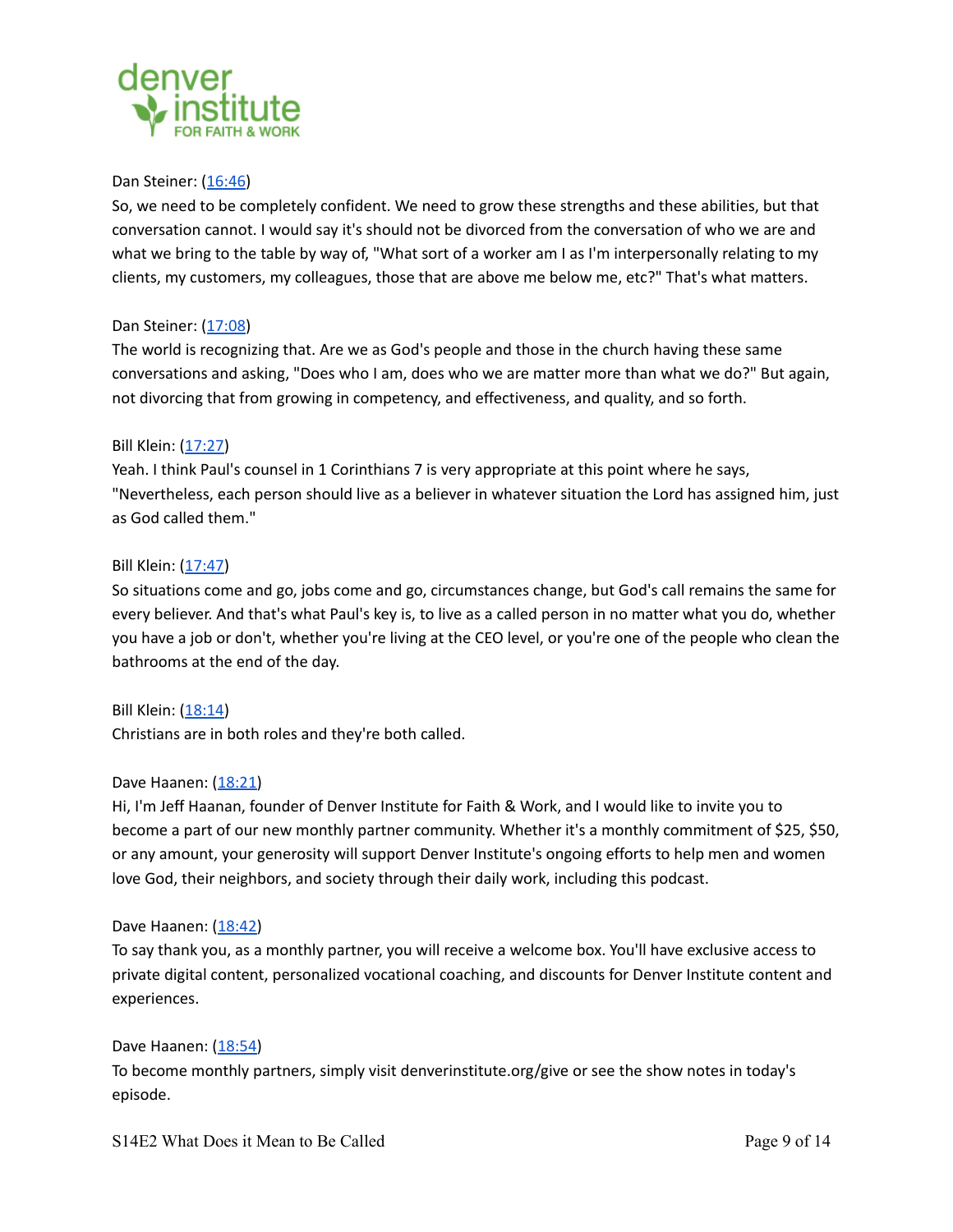

Dave Haanen: ([19:01](https://www.rev.com/transcript-editor/Edit?token=YK2_bzo2Cj1uKcTnlsJisCzAT3r5G8j8dC2RcM11Xlc__DtZuqUBXcPuOx0AaV1D0jkbozO2xHH14DT8H5QKEz3Mdc4&loadFrom=PastedDeeplink&ts=1141)) Thank you in advance for your generosity.

## Joanna Meyer: ([19:07\)](https://www.rev.com/transcript-editor/Edit?token=YK2_bzo2Cj1uKcTnlsJisCzAT3r5G8j8dC2RcM11Xlc__DtZuqUBXcPuOx0AaV1D0jkbozO2xHH14DT8H5QKEz3Mdc4&loadFrom=PastedDeeplink&ts=1147.21)

Brian, I'd love to get your thoughts on this. I know we talk a lot about work as a tool for spiritual formation in our lives. And I know you had mentioned let's not escape this conversation with calling without talking about how it shapes us.

## Joanna Meyer: ([19:19\)](https://www.rev.com/transcript-editor/Edit?token=YK2_bzo2Cj1uKcTnlsJisCzAT3r5G8j8dC2RcM11Xlc__DtZuqUBXcPuOx0AaV1D0jkbozO2xHH14DT8H5QKEz3Mdc4&loadFrom=PastedDeeplink&ts=1159.65)

What have you wanted to know from our experts, and your thoughts, Brian, on how calling shapes us spiritually?

## Brian Gray: [\(19:26](https://www.rev.com/transcript-editor/Edit?token=YK2_bzo2Cj1uKcTnlsJisCzAT3r5G8j8dC2RcM11Xlc__DtZuqUBXcPuOx0AaV1D0jkbozO2xHH14DT8H5QKEz3Mdc4&loadFrom=PastedDeeplink&ts=1166.94))

Well, I think this is one of the practical implications. If our calling as followers of Christ is about our identity or to paraphrase, calling answers questions of our who we are, our how we live in the world, why we live in the world, as opposed to my what and where, well, there's implications for the way that we're formed to live and to bear that identity.

Brian Gray: [\(19:52](https://www.rev.com/transcript-editor/Edit?token=YK2_bzo2Cj1uKcTnlsJisCzAT3r5G8j8dC2RcM11Xlc__DtZuqUBXcPuOx0AaV1D0jkbozO2xHH14DT8H5QKEz3Mdc4&loadFrom=PastedDeeplink&ts=1192.26)) What's the connection between spiritual formation and bearing the image of Christ in this way?

#### Bill Klein: ([20:01](https://www.rev.com/transcript-editor/Edit?token=YK2_bzo2Cj1uKcTnlsJisCzAT3r5G8j8dC2RcM11Xlc__DtZuqUBXcPuOx0AaV1D0jkbozO2xHH14DT8H5QKEz3Mdc4&loadFrom=PastedDeeplink&ts=1201.15))

Well, I think calling has everything to do with our spiritual formation as believers. In fact, it's the primary issue here even though we've left it to the end. Maybe we're leaving the best to the end, I don't know.

#### Bill Klein: ([20:13](https://www.rev.com/transcript-editor/Edit?token=YK2_bzo2Cj1uKcTnlsJisCzAT3r5G8j8dC2RcM11Xlc__DtZuqUBXcPuOx0AaV1D0jkbozO2xHH14DT8H5QKEz3Mdc4&loadFrom=PastedDeeplink&ts=1213.75))

But our call is to become like Christ, to love God and our neighbor, to live according to the values of the Sermon on the Mount. And we could go on and on in the other places where scripture guides us in terms of our identity and how we're to live.

#### Bill Klein: ([20:38](https://www.rev.com/transcript-editor/Edit?token=YK2_bzo2Cj1uKcTnlsJisCzAT3r5G8j8dC2RcM11Xlc__DtZuqUBXcPuOx0AaV1D0jkbozO2xHH14DT8H5QKEz3Mdc4&loadFrom=PastedDeeplink&ts=1238.34))

And these are the qualities I think that we should focus on for the components of our calling, rather than trying to find some hidden or mysterious calling out there using certain special tactics that are presented in seminars or Christian self-help books of various types.

#### Bill Klein: ([21:02](https://www.rev.com/transcript-editor/Edit?token=YK2_bzo2Cj1uKcTnlsJisCzAT3r5G8j8dC2RcM11Xlc__DtZuqUBXcPuOx0AaV1D0jkbozO2xHH14DT8H5QKEz3Mdc4&loadFrom=PastedDeeplink&ts=1262.67))

So our passion ought to center in this understanding of calling to be like Jesus, to minister to others in the body of Christ, to feed the hungry, to help the poor. All of these require a different kind of person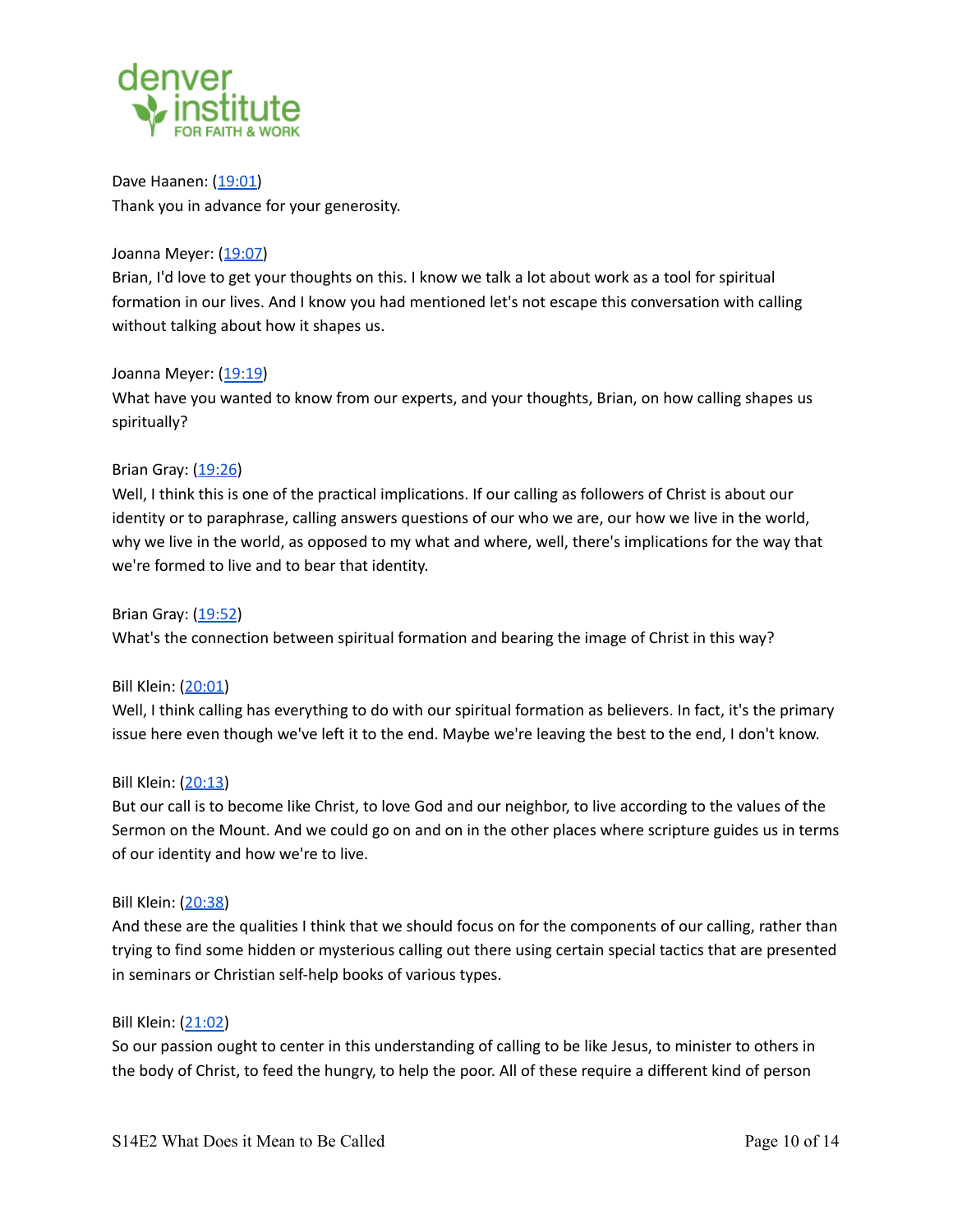

and there is where spiritual transformation must be taken seriously, hearts that are open to what God wishes to do in, and then through us.

# Bill Klein: ([21:28](https://www.rev.com/transcript-editor/Edit?token=YK2_bzo2Cj1uKcTnlsJisCzAT3r5G8j8dC2RcM11Xlc__DtZuqUBXcPuOx0AaV1D0jkbozO2xHH14DT8H5QKEz3Mdc4&loadFrom=PastedDeeplink&ts=1288.67))

And so calling means to be transformed to be like Jesus, not finding some ideal job, passion, task, or vocation.

# Dan Steiner: ([21:40\)](https://www.rev.com/transcript-editor/Edit?token=YK2_bzo2Cj1uKcTnlsJisCzAT3r5G8j8dC2RcM11Xlc__DtZuqUBXcPuOx0AaV1D0jkbozO2xHH14DT8H5QKEz3Mdc4&loadFrom=PastedDeeplink&ts=1300.81)

Yeah. And with that, I think there's... And each person and community needs to take a look at how intention I plays a role in what they're pursuing formation in and towards.

# Dan Steiner: ([21:53\)](https://www.rev.com/transcript-editor/Edit?token=YK2_bzo2Cj1uKcTnlsJisCzAT3r5G8j8dC2RcM11Xlc__DtZuqUBXcPuOx0AaV1D0jkbozO2xHH14DT8H5QKEz3Mdc4&loadFrom=PastedDeeplink&ts=1313.15)

So are we more hopeful or intentional about the formation that takes place? Do we just go through the motions for whatever person that their go to spiritual disciplines may be, or going to church, being a part of worship gatherings and so forth? Do we just go through the motions hoping that we're transformed along the way, or is there a level of intentionality, as Peter said in the second letter, to make every effort to apply to our faith and grow in love, and kindness, and self-control, and so forth. And not a second proof of the spirit type list.

## Dan Steiner: ([22:26\)](https://www.rev.com/transcript-editor/Edit?token=YK2_bzo2Cj1uKcTnlsJisCzAT3r5G8j8dC2RcM11Xlc__DtZuqUBXcPuOx0AaV1D0jkbozO2xHH14DT8H5QKEz3Mdc4&loadFrom=PastedDeeplink&ts=1346.6)

And he says, "If these qualities are yours and increasing, they neither render you useless nor unfruitful in the kingdom."

# Dan Steiner: ([22:32\)](https://www.rev.com/transcript-editor/Edit?token=YK2_bzo2Cj1uKcTnlsJisCzAT3r5G8j8dC2RcM11Xlc__DtZuqUBXcPuOx0AaV1D0jkbozO2xHH14DT8H5QKEz3Mdc4&loadFrom=PastedDeeplink&ts=1352.61)

Who wouldn't want to be fruitful and effective? I think we all do. But again, what's the rubric and are we making every effort to pursue formation towards those ends?

#### Dan Steiner: ([22:41\)](https://www.rev.com/transcript-editor/Edit?token=YK2_bzo2Cj1uKcTnlsJisCzAT3r5G8j8dC2RcM11Xlc__DtZuqUBXcPuOx0AaV1D0jkbozO2xHH14DT8H5QKEz3Mdc4&loadFrom=PastedDeeplink&ts=1361.9)

So alongside your former question, Brian, of gaining competency and growing in strength and ability, are we also as intentional about becoming people who are more loving, and more compassionate, and more generous, and so forth, and does our intentionality reflect that which we're trying to become?

#### Dan Steiner: ([23:03\)](https://www.rev.com/transcript-editor/Edit?token=YK2_bzo2Cj1uKcTnlsJisCzAT3r5G8j8dC2RcM11Xlc__DtZuqUBXcPuOx0AaV1D0jkbozO2xHH14DT8H5QKEz3Mdc4&loadFrom=PastedDeeplink&ts=1383.06)

It's not just hoping that we look like that, but it's actually intentionally pursuing formation, and having mentors, having others in our community come alongside us and say, "Can you help me grow in these ways? I need to become more humble. I am the most prideful person I know," rather than saying, "I'm the most humble person I know."

Dan Steiner: ([23:17\)](https://www.rev.com/transcript-editor/Edit?token=YK2_bzo2Cj1uKcTnlsJisCzAT3r5G8j8dC2RcM11Xlc__DtZuqUBXcPuOx0AaV1D0jkbozO2xHH14DT8H5QKEz3Mdc4&loadFrom=PastedDeeplink&ts=1397.94)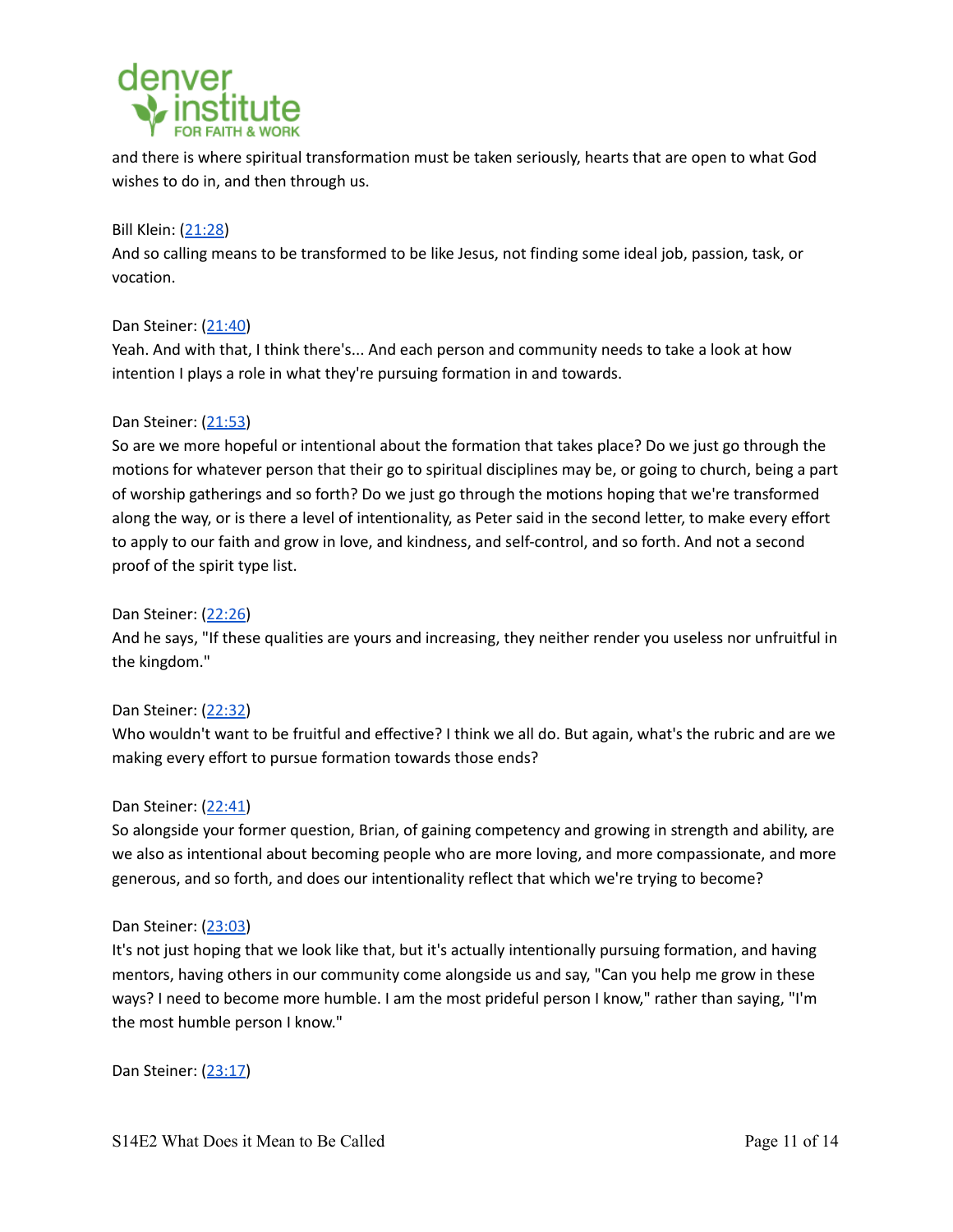

"Can you help me become more humble because that's going to help me lean more into my identity of who I am in Christ?"

Dan Steiner: ([23:24\)](https://www.rev.com/transcript-editor/Edit?token=YK2_bzo2Cj1uKcTnlsJisCzAT3r5G8j8dC2RcM11Xlc__DtZuqUBXcPuOx0AaV1D0jkbozO2xHH14DT8H5QKEz3Mdc4&loadFrom=PastedDeeplink&ts=1404.76) I think that intentionality is really an important part of that formation process.

Joanna Meyer: ([23:28\)](https://www.rev.com/transcript-editor/Edit?token=YK2_bzo2Cj1uKcTnlsJisCzAT3r5G8j8dC2RcM11Xlc__DtZuqUBXcPuOx0AaV1D0jkbozO2xHH14DT8H5QKEz3Mdc4&loadFrom=PastedDeeplink&ts=1408.92)

At the risk of sounding cheesy, it makes me realize that we should be devoting as much energy that we give into discovering our strengths, into discovering how we can be more like Christ. And that's a process that God's laid out so explicitly for us in scripture. Those could be marching orders for a very rich and impactful life, if we would just follow them.

Joanna Meyer: ([23:51\)](https://www.rev.com/transcript-editor/Edit?token=YK2_bzo2Cj1uKcTnlsJisCzAT3r5G8j8dC2RcM11Xlc__DtZuqUBXcPuOx0AaV1D0jkbozO2xHH14DT8H5QKEz3Mdc4&loadFrom=PastedDeeplink&ts=1431.43)

And that's the beauty of the vision of calling that you've provided in this book, so thank you so much for the work that you've done here.

Joanna Meyer: ([23:58\)](https://www.rev.com/transcript-editor/Edit?token=YK2_bzo2Cj1uKcTnlsJisCzAT3r5G8j8dC2RcM11Xlc__DtZuqUBXcPuOx0AaV1D0jkbozO2xHH14DT8H5QKEz3Mdc4&loadFrom=PastedDeeplink&ts=1438.99) Brian, any closing thoughts that you would want to add to our conversation?

Brian Gray: [\(24:02](https://www.rev.com/transcript-editor/Edit?token=YK2_bzo2Cj1uKcTnlsJisCzAT3r5G8j8dC2RcM11Xlc__DtZuqUBXcPuOx0AaV1D0jkbozO2xHH14DT8H5QKEz3Mdc4&loadFrom=PastedDeeplink&ts=1442.12)) No. I just appreciate, this feels counter-cultural in the most helpful informant ways.

Bill Klein: ([24:09](https://www.rev.com/transcript-editor/Edit?token=YK2_bzo2Cj1uKcTnlsJisCzAT3r5G8j8dC2RcM11Xlc__DtZuqUBXcPuOx0AaV1D0jkbozO2xHH14DT8H5QKEz3Mdc4&loadFrom=PastedDeeplink&ts=1449.83)) Would it be inappropriate for me to have one final word, or actually to let the Apostle Peter have one final word?

Joanna Meyer: ([24:19\)](https://www.rev.com/transcript-editor/Edit?token=YK2_bzo2Cj1uKcTnlsJisCzAT3r5G8j8dC2RcM11Xlc__DtZuqUBXcPuOx0AaV1D0jkbozO2xHH14DT8H5QKEz3Mdc4&loadFrom=PastedDeeplink&ts=1459.4) Yes, yes, please.

Bill Klein: ([24:21](https://www.rev.com/transcript-editor/Edit?token=YK2_bzo2Cj1uKcTnlsJisCzAT3r5G8j8dC2RcM11Xlc__DtZuqUBXcPuOx0AaV1D0jkbozO2xHH14DT8H5QKEz3Mdc4&loadFrom=PastedDeeplink&ts=1461.89))

Because these words from 2 Peter, and I think Dan alluded to them just a bit, but in 2 Peter 1:3-11, these are so critical and I wish that, if there's one thing to leave with our listeners, that this would be worth them looking to and pondering, for they put together a lot of the questions or the issues that we've been trying to wrestle in this podcast.

# Bill Klein: ([24:55](https://www.rev.com/transcript-editor/Edit?token=YK2_bzo2Cj1uKcTnlsJisCzAT3r5G8j8dC2RcM11Xlc__DtZuqUBXcPuOx0AaV1D0jkbozO2xHH14DT8H5QKEz3Mdc4&loadFrom=PastedDeeplink&ts=1495.12))

Listen to Peter's words, "His divine power has given us everything we need for a godly life, through our knowledge of him who called us by his own glory and goodness. Through these, he has given us his very great and precious promises so that through them, you may participate in the divine nature, having escaped the corruption in the world caused by evil desires. For this very reason, make every effort to add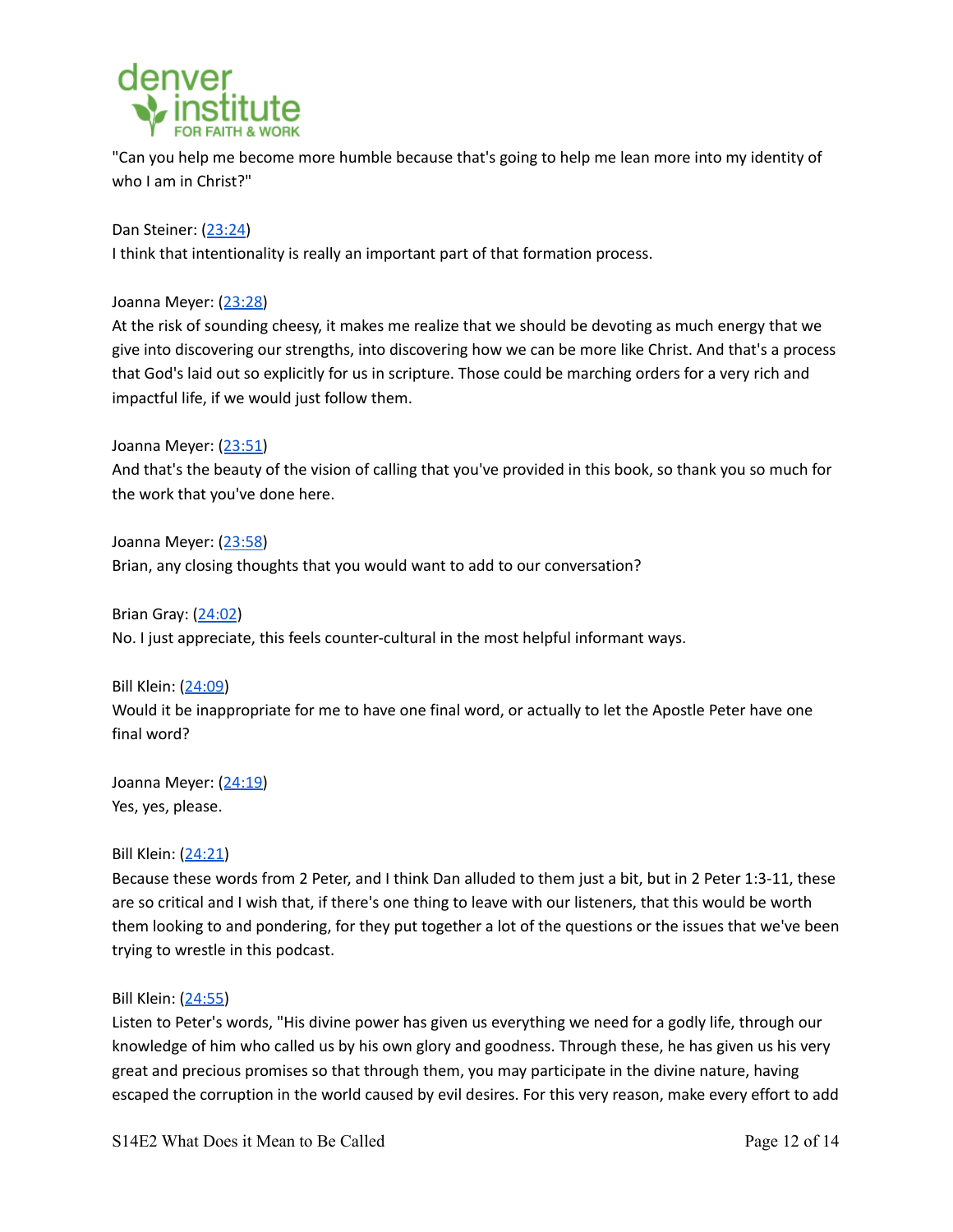

to your faith goodness; and to goodness, knowledge; and to knowledge, self-control; and to self-control, perseverance; and to perseverance, godliness; and to godliness, mutual affection; and to mutual affection, love. For if you possess these qualities in increasing measure, they will keep you from being ineffective and unproductive in your knowledge of our Lord Jesus Christ."

# Bill Klein: ([25:56](https://www.rev.com/transcript-editor/Edit?token=YK2_bzo2Cj1uKcTnlsJisCzAT3r5G8j8dC2RcM11Xlc__DtZuqUBXcPuOx0AaV1D0jkbozO2xHH14DT8H5QKEz3Mdc4&loadFrom=PastedDeeplink&ts=1556.26))

"But whoever does not have them is near-sighted and blind, forgetting that they have been cleansed from their past sins. Therefore, my brothers and sisters, make every effort to your calling and election. For if you do these things, you will never stumble, and you'll receive a rich welcome into the eternal kingdom of our Lord and savior, Jesus Christ."

## Bill Klein: ([26:21](https://www.rev.com/transcript-editor/Edit?token=YK2_bzo2Cj1uKcTnlsJisCzAT3r5G8j8dC2RcM11Xlc__DtZuqUBXcPuOx0AaV1D0jkbozO2xHH14DT8H5QKEz3Mdc4&loadFrom=PastedDeeplink&ts=1581.67))

We all have this calling in Christ. So, as Paul urges us, live a life worthy of the calling you have received.

Brian Gray: [\(26:32](https://www.rev.com/transcript-editor/Edit?token=YK2_bzo2Cj1uKcTnlsJisCzAT3r5G8j8dC2RcM11Xlc__DtZuqUBXcPuOx0AaV1D0jkbozO2xHH14DT8H5QKEz3Mdc4&loadFrom=PastedDeeplink&ts=1592.43)) Amen. Thanks, Bill.

## Joanna Meyer: ([26:34\)](https://www.rev.com/transcript-editor/Edit?token=YK2_bzo2Cj1uKcTnlsJisCzAT3r5G8j8dC2RcM11Xlc__DtZuqUBXcPuOx0AaV1D0jkbozO2xHH14DT8H5QKEz3Mdc4&loadFrom=PastedDeeplink&ts=1594.2)

Amen. Heartfelt. Thank you to the professors, Bill Klein and Dan Steiner, and we'll provide more resources about their book at the end of the podcast. Thanks, gentlemen.

Brian Gray: [\(26:45](https://www.rev.com/transcript-editor/Edit?token=YK2_bzo2Cj1uKcTnlsJisCzAT3r5G8j8dC2RcM11Xlc__DtZuqUBXcPuOx0AaV1D0jkbozO2xHH14DT8H5QKEz3Mdc4&loadFrom=PastedDeeplink&ts=1605.48)) Thank you.

Dan Steiner: ([26:45\)](https://www.rev.com/transcript-editor/Edit?token=YK2_bzo2Cj1uKcTnlsJisCzAT3r5G8j8dC2RcM11Xlc__DtZuqUBXcPuOx0AaV1D0jkbozO2xHH14DT8H5QKEz3Mdc4&loadFrom=PastedDeeplink&ts=1605.54) Thank you.

#### Joanna Meyer: ([26:49\)](https://www.rev.com/transcript-editor/Edit?token=YK2_bzo2Cj1uKcTnlsJisCzAT3r5G8j8dC2RcM11Xlc__DtZuqUBXcPuOx0AaV1D0jkbozO2xHH14DT8H5QKEz3Mdc4&loadFrom=PastedDeeplink&ts=1609.2)

Gosh, what a glorious way to end this important conversation about calling with Bill Klein and Dan Steiner.

#### Joanna Meyer: ([26:56\)](https://www.rev.com/transcript-editor/Edit?token=YK2_bzo2Cj1uKcTnlsJisCzAT3r5G8j8dC2RcM11Xlc__DtZuqUBXcPuOx0AaV1D0jkbozO2xHH14DT8H5QKEz3Mdc4&loadFrom=PastedDeeplink&ts=1616.53)

In our show notes, we will link to Bill and Dan's Book. A reminder, it's called, What Is My Calling? A Biblical and Theological Exploration of Christian Identity, and it will be available for sale April 12th.

#### Joanna Meyer: ([27:06\)](https://www.rev.com/transcript-editor/Edit?token=YK2_bzo2Cj1uKcTnlsJisCzAT3r5G8j8dC2RcM11Xlc__DtZuqUBXcPuOx0AaV1D0jkbozO2xHH14DT8H5QKEz3Mdc4&loadFrom=PastedDeeplink&ts=1626.97)

Also, we'll link to a free download of Denver Institute's ebook called A Study of Calling: New Thoughts For An Old Idea.

Joanna Meyer: ([27:14\)](https://www.rev.com/transcript-editor/Edit?token=YK2_bzo2Cj1uKcTnlsJisCzAT3r5G8j8dC2RcM11Xlc__DtZuqUBXcPuOx0AaV1D0jkbozO2xHH14DT8H5QKEz3Mdc4&loadFrom=PastedDeeplink&ts=1634.93)